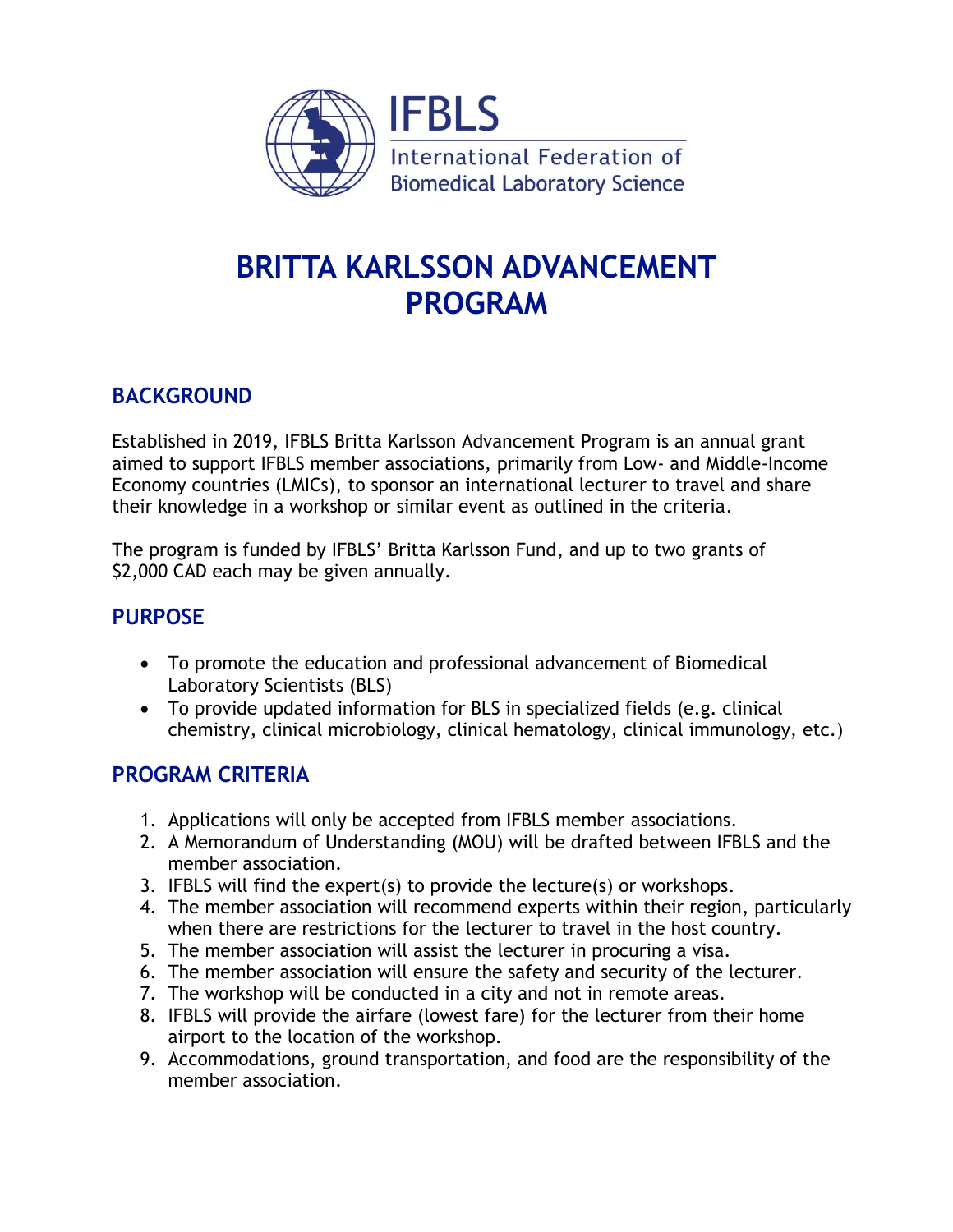- 10. A simple token of appreciation or modest honorarium for the lecturer **may** be provided by the local member association OR maybe set by IFBLS or may come from the surplus.
- 11. Credit hours or contact hours will be provided for the participants.

## **APPLICATION**

- The IFBLS member association must complete the application form, with explanation of the need for the Britta Karlsson Advancement Program; the training needs of the members and available resources for the training.
- Applications should be submitted to the IFBLS office a minimum of six months prior to the event.

## **SELECTION**

- It is the right of IFBLS to choose which member association's application(s) will be accepted.
- Priority will be given to members from Low- and Middle-Income economy Countries.

## **PROGRAM CONTENT**

 The program will consist of workshop training and/or lectures, or other formats considered relevant and suited for the program goals and purpose. Different platforms and tools may be used.

### **PROGRAM ARRANGEMENTS**

- IFBLS will contribute to the program by way of identifying and providing the international lecturer to be funded by the program.
- IFBLS will work with the local organizer to jointly develop the program content (e.g. Microbiology Course on Infection Control).
- The program will run for a maximum of 3 days.
- The local organizer will make all local arrangements as follows: provide the venue, meals and refreshments and all logistics for the program.
- The local organizer will advertise the program to potential local participants.
- The local organizer will be responsible for certificates of attendance, credit points and recognition by local authorities.
- The Certificate of Attendance will be jointly signed by the Presidents of IFBLS and the IFBLS member association (local organizer).

## **FINANCES**

- IFBLS will meet the cost of air travel for the lecturer. The local organizer will provide international 4 star-hotel accommodation for the IFBLS lecturer.
- The program lecturer appointed by IFBLS will claim their travel expenses directly to IFBLS.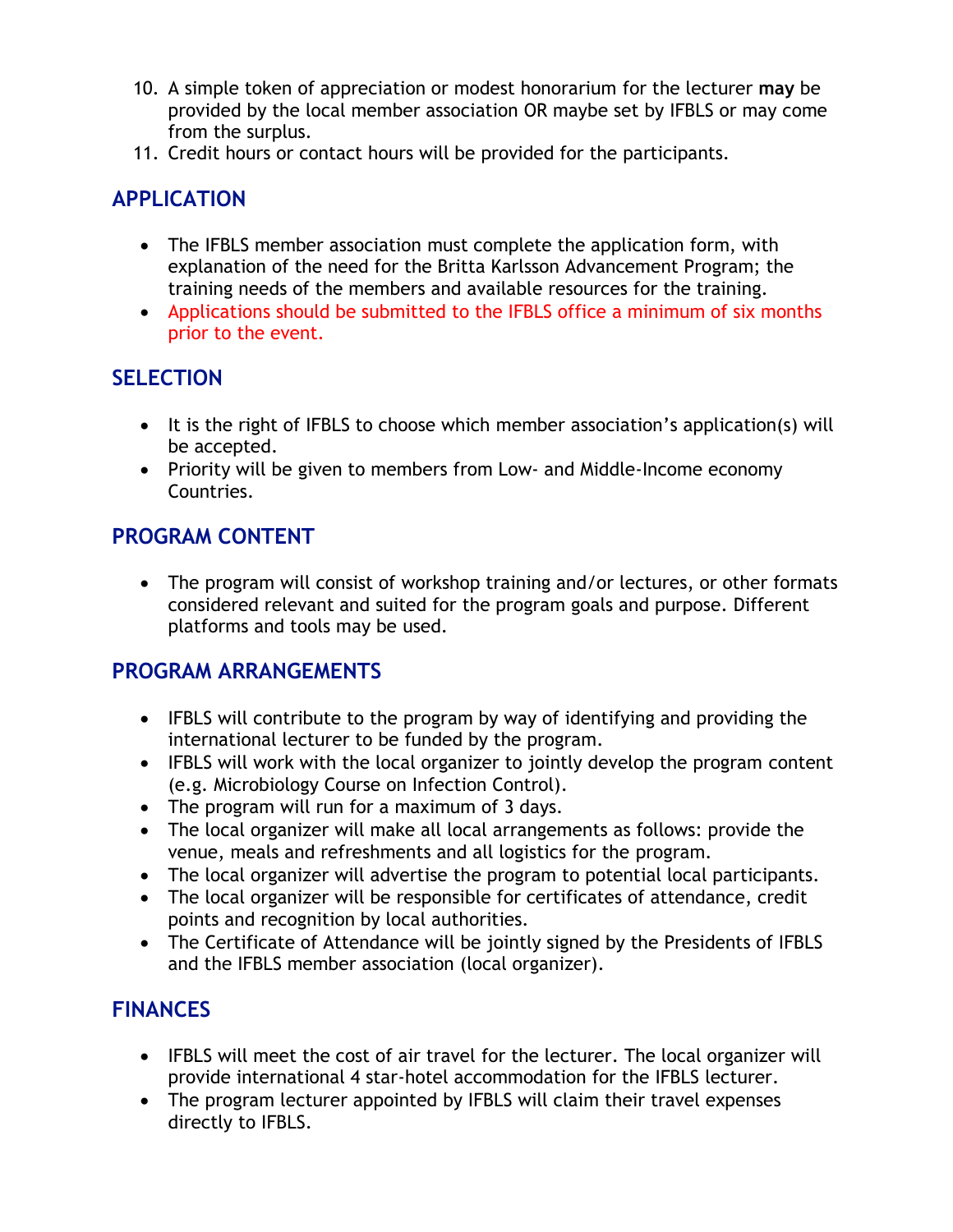- The local organizer will set and collect the registration fees from participants.
- The local organizer will pay the local expenses associated with the program.
- The local organizer will be free to seek sponsorship from vendors of diagnostic products for the program.
- The local organizer will prepare a statement of accounts within six months after the program and forward this to IFBLS. Any surplus generated from the program will be shared equally by IFBLS and the local organizer.

## **INTELLECTUAL PROPERTY**

- All materials from the program will be the property of IFBLS and the local organizer.
- The materials may be uploaded on the respective websites of both associations.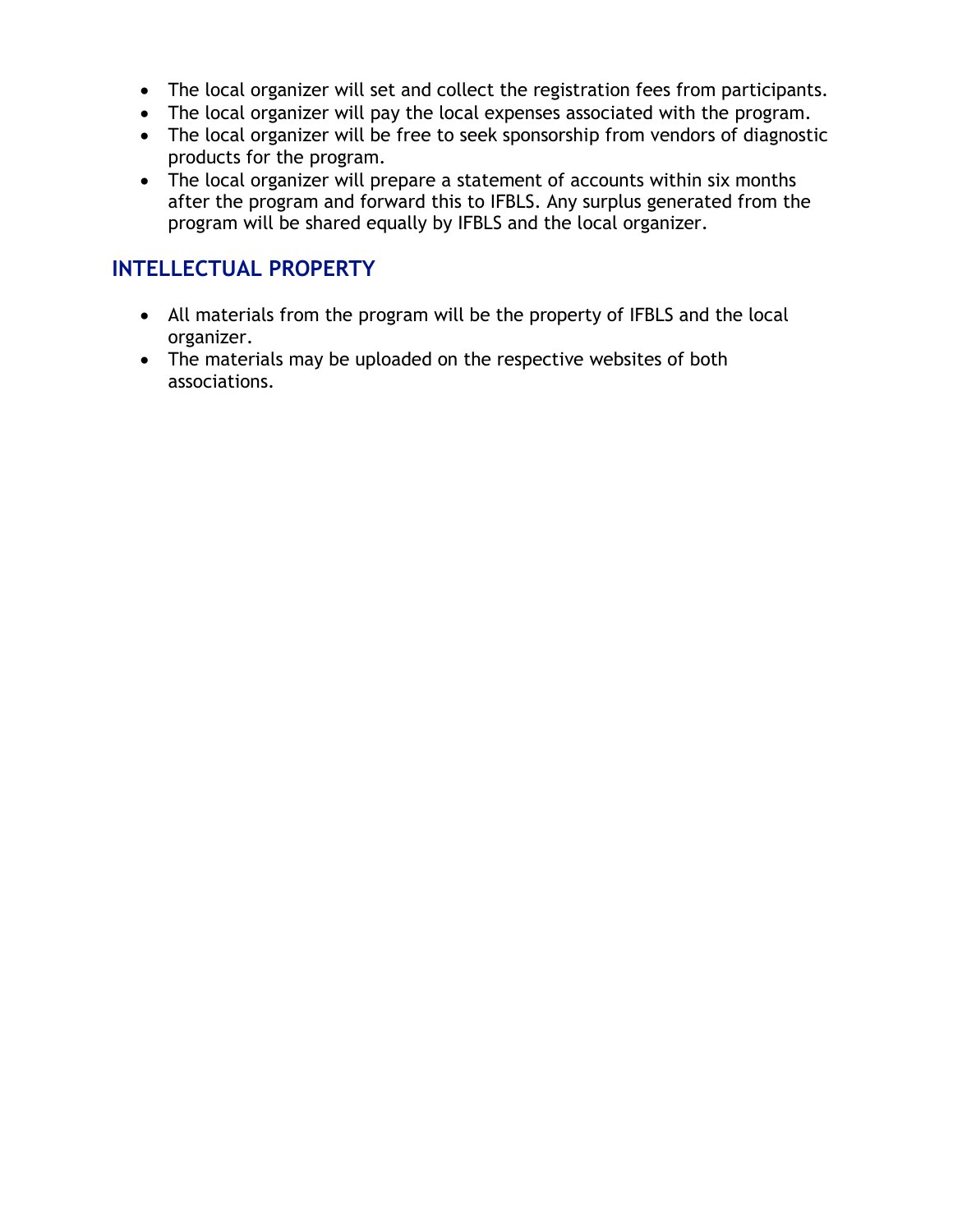

## **BRITTA KARLSSON ADVANCEMENT PROGRAM APPLICATION FORM**

#### **Applications should be submitted to the IFBLS office a minimum of six months prior to the event.**

International Federation of Biomedical Laboratory Science 33 Wellington Street North Hamilton, ON L8R 1M7 Canada E-mail: [communications](mailto:office@ifbls.org)@ifbls.org

**Address:** 

**Country: Telephone:**

**E-mail address(es):**

**Explain why your association is applying for the Britta Karlsson Advancement Program:** (Be specific. Use additional paper if more space is required).

**What training do you need for your members? Indicate the field and the preferred format of education needed.**

**Availability of resources for hosting the workshop:**

- **Cite all available resources**